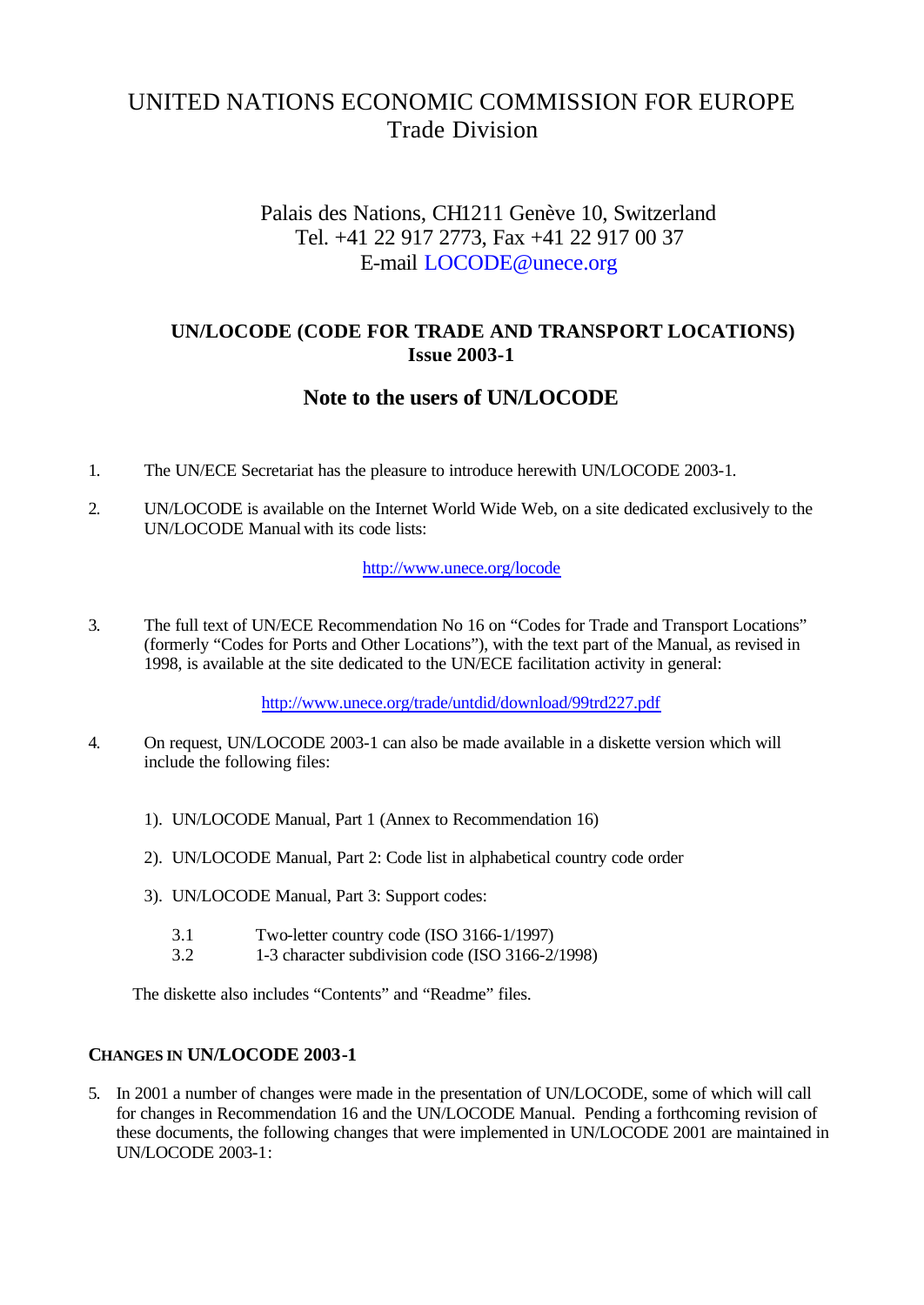### **5.1 Double columns**

6. As agreed at the time of the 1998 revision of Recommendation 16, the code list is now presented in two versions, one which includes diacritic marks in place names and one from which these marks have been removed.

#### **5.2 Geographical coordinates**

7. A new column for geographical coordinates (lat/long) was introduced in UN/LOCODE 2002-1. Data is being added in this column as it becomes available to the secretariat. In order to avoid unnecessary use of non-standard characters and space, the following standard presentation is used:

#### 0000N 00000W 0000S 00000E

where the two last digits refer to minutes and the two or three first digits indicate the degrees. Coordinates are stated for close to 8.200 locations in UN/LOCODE 2003-1

#### **5.3 Classifiers in Change column**

8. The classifiers in the Change column reflect practice elsewhere in the UN/EDIFACT environment. This means that in UN/LOCODE 2003-1, the following classifiers are used:

| <b>Change</b> | Description                                                                   |
|---------------|-------------------------------------------------------------------------------|
|               |                                                                               |
| X             | Marked for deletion in the next issue                                         |
| #             | Change in the location name                                                   |
|               | Other change in the entry                                                     |
| $^{+}$        | Entry added to the current issue                                              |
| $=$           | Reference entry                                                               |
|               | Retained for certain entries in the USA code list ("controlled duplications") |

#### **5.4 Alignment of function classifiers**

9. In order to align the use of function classifiers in Recommendations 16 and 19, it had been agreed that the classifier "8" in Rec. 16 should be reserved for inland waterway and lake ports whereas the letter "B" should represent border crossings. The change would be introduced once a list of inland waterway and lake ports had been established. However, as only 118 such "inland ports" had been notified to the secretariat and classified as such in UN/LOCODE 2002-1, the UN/LOCODE Expert Group agreed to discontinue the use of classifier "8" for this purpose and instead to use classifier "1" for all ports serving any kind of waterborne transport. (This agreement will be reflected in a revised Recommendation 16.)

10. Recommendation 16 includes a definition of "Inland Clearance Depot" (with synonyms "Dry Port", Inland Clearance Terminal, etc.) and the classifier "6" is reserved in the Recommendation for this type of function. Following a request from one country the UN/LOCODE Expert Group agreed to activate classifier "6" to ICDs in UN/LOCODE 2002-2.

11. There is also a provision in Recommendation 16 for the function "fixed transport functions (e.g. oil platform); the classifier "7" is reserved for this function. Noting that the description "oil pipeline terminals" would be more relevant, and could be extended to cover also electric power line and ropeway terminals, the Expert Group agreed that the classifier "7" should be activated in UN/LOCODE 2002-2.

## **5.5 Deletion of Column GEO**

12. In view of the few entries having a value in the GEO field in UN/LOCODE database (less than 500 entries) and that the function anyway will be provided through the geographical coordinates and - to a lesser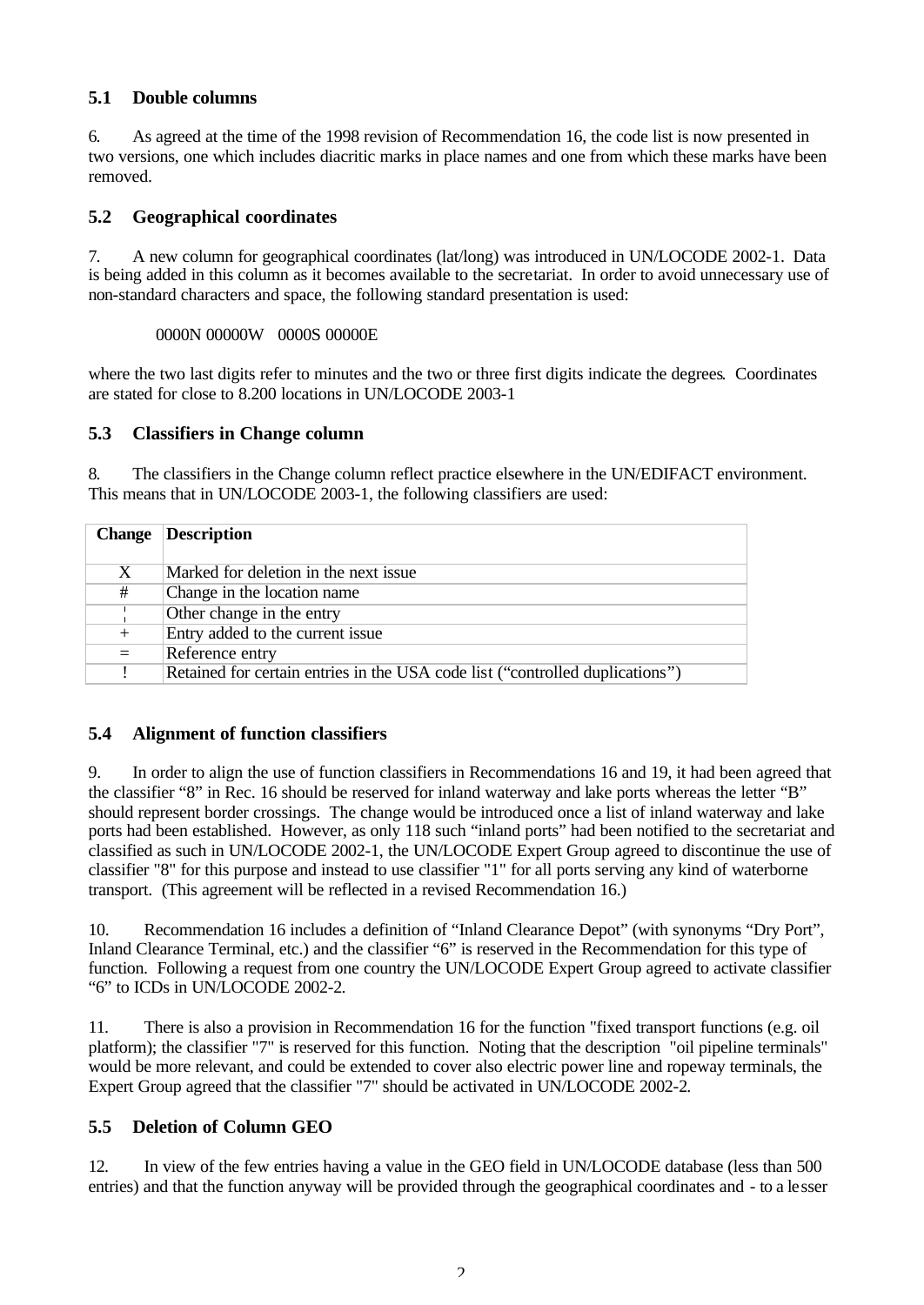extent - the subdivisions specified for certain countries, the UN Secretariat proposed to the Expert Group to remove this column from UN/LOCODE 2002-2. The Expert Group agreed the proposal and this column is consequently not present in UN/LOCODE 2003-1.

## **UN/LOCODE in figures**

13. The UN/LOCODE main code list now contains 38.000 entries. 707 entries (marked with a "+" sign) have been added in the 2003-1 version. Changes in location names (#) - most of them caused by spelling improvements and/or errors - have been made in 2.779 cases and other changes ( $\beta$ ) in 523 entries, in most cases because of the addition of functions, subdivision codes and/or coordinates. Each change affecting the location (can be more than one) will be stated with a four-digit tag in column Remarks. The tags and their meanings are:

@Fun: Change affects the Function @Coo: Change affects the Coordinates @Sub: Change affects the Subdivision @Sta: Change affects the Status

14. There are 2 entries marked with an "X" representing duplications, which will be deleted from the next issue. Entries marked for deletion in UN/LOCODE 2002-2 have now been removed; their code elements will, when relevant, be reserved for a period of five years.

15. The UN/LOCODE database now contains a total of 71.000 entries.

16. The Universal Postal Union has adopted the UN/LOCODE as a basis for location codes used as International Mail Processing Centres (IMPC), at present nearly 1.400 such location entries exist. The Statistical Office of the European Union (EUROSTAT) is using the UN/LOCODE for certain statistical reporting related to nearly 1.600 port functions. In both cases, the UPU and EUROSTAT databases are incorporated in the UN/LOCODE database. In the UPU case code extensions are used, as envisaged in para 4.1 of the UN/LOCODE Manual, Part 1. It is recalled that UN/LOCODE database also includes similar databases from IATA (11.000 entries), ECLAC (450 records) and Lloyds Register (18.000 records).

## **USA country revision**

17. After a major revision in 2001 of the code list for USA, still 5.391 entries remain with "RQ" status, not having been verified since 1993. These will be reviewed with a view to establishing their correct status.

18. There still remain about 103 cases in the US code list where the 3-letter part of the code duplicates IATA airport identifiers. These mainly refer to military installations and minor facilities which are of little relevance for UN/LOCODE users. The entries concerned have been marked with an exclamation mark (!). In application of para. 3.1.4 of the UN/LOCODE Manual, these duplications should not cause any problems for users.

## **Application of inclusion criteria**

19. The adoption in 2000 of new inclusion criteria enabled the Secretariat to review a large number of outstanding requests for inclusion of place names; over 27.000 entries now have been given one of the "approved" status indicators. The status classifier "RQ" (Request under consideration) is now used only in cases where it has not been possible to verify the existence of a location. However, some 8.750 entries with RQ status remain to be examined with a view to upgrading.

#### **Handling of IATA codes**

20. The fact that some IATA 3-letter codes differ from existing codes for the same places in UN/LOCODE has caused problems for users. In order to resolve this problem, the UN/LOCODE Expert Group agreed to introduce a separate column, to be used only in cases where the IATA code deviates from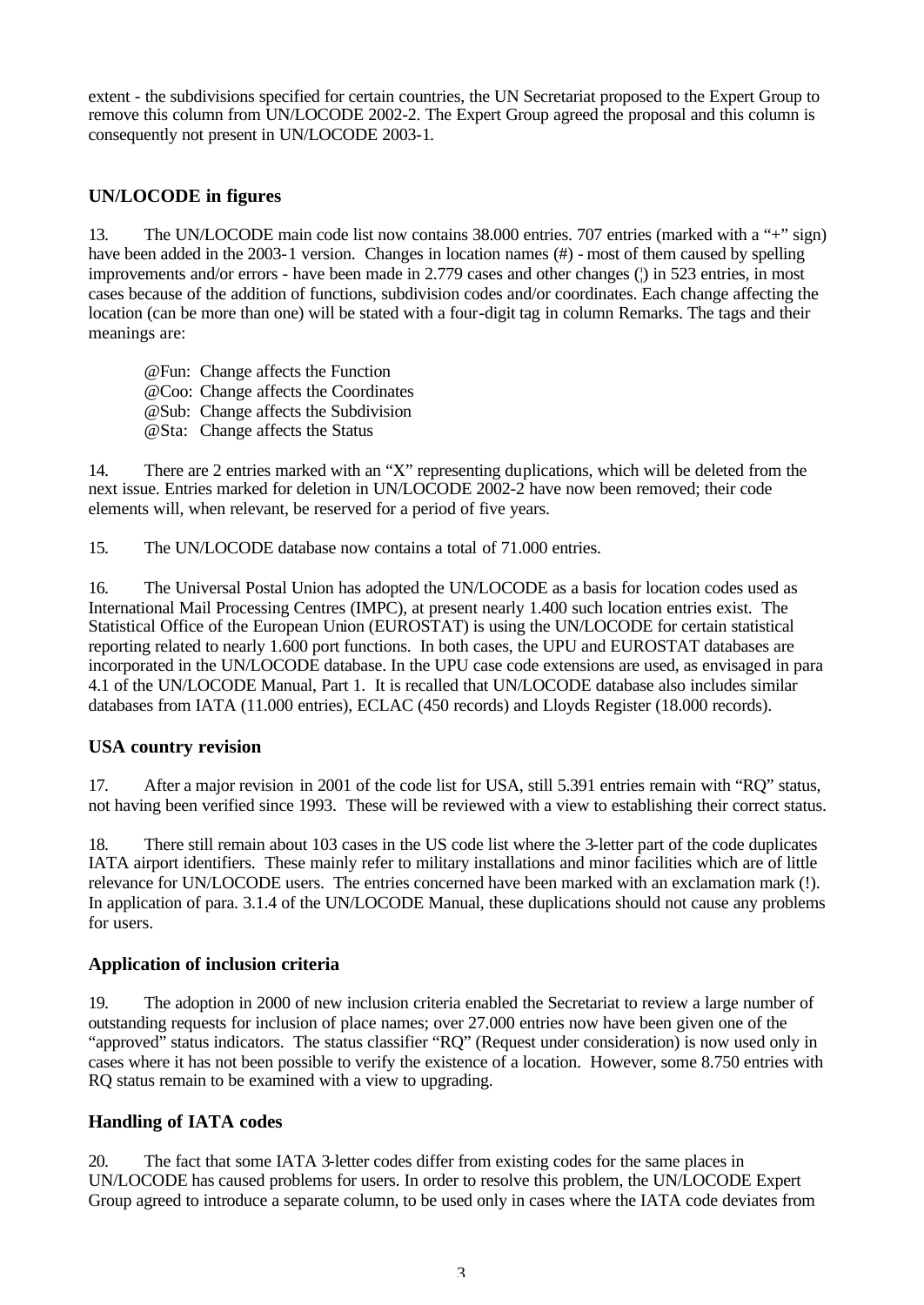UN/LOCODE. In all other cases, the presence of an airport function code would mean that the code elements are identical. In UN/LOCODE 2003-1, this rule has now been applied for all countries; the result is that the "IATA column" contains around 640 differing from IATA codes.

### **New Request procedure**

21. Para 6.2.1 of the UN/LOCODE Manual stipulates that requests for inclusion of additional locations should preferably be transmitted on diskette or other electronic medium. In connection with the publication of UN/LOCODE 2001, an electronic form for submitting requests was introduced on the website, enabling requestors to put forward any requests for new code entries directly by entering the data specified on that form. See Annex 2.

22. The electronic Request form should preferably be used. However, for occasional proposals of a limited number, not exceeding 10 entries, hard copy, e-mail or fax transmission is still acceptable. Moreover, for more extensive lists of requests, these can also be submitted as an EXCEL file. In both cases, the condition is that all required information is provided. The file formats, which are acceptable for request submissions, are specified in Section 6.4. of the Manual. These include

Microsoft ACCESS, version 97 or newer

Microsoft EXCEL, version 5.0/95 or newer

23. It is also possible to use a character separated ASCII file or a table ASCII file for request submissions, as described in section 6.4.3 of the Manual.

### **Use of diacritic signs in UN/LOCODE**

24. Place names in the UN/LOCODE are given in their national language versions as expressed in the Roman alphabet using the 26 characters of the character set adopted for international trade data interchange, with diacritic signs, when practicable (cf. para 3.2.2 of the UN/LOCODE Manual). International Standard character sets are laid down in ISO 8859-1 (1987) and ISO 10646-1 (1993). (The standard United States character set (437), which conforms to these ISO standards, is also widely used in trade data interchange.)

25. Several countries use national alphabets based on the 26 character set referred to above, but with the addition of diacritical signs which may change the pronunciation of the names concerned, their place in the alphabetical order and sometimes their meaning. With the increasing use of UN/LOCODE also in national and regional trade, the absence of diacritic signs caused serious disadvantages and problems for users.

26. For these reasons it was agreed in 1995 to introduce in the data base such characters which consist of a basic letter of the 26 character set but with an added diacritic sign (examples are â, å, ä, é, è, ö, ô, ø, ü), and to produce print-out on paper and Web pages showing these characters. (The Danish/Norwegian character " $\mathbb{R}^n$ " had to be replaced by a single "a").

27. However, where UN/LOCODE is distributed on diskettes in ASCII format, certain types of software (DOS Editor, Windows Write, etc) will show these diacritics as different graphic signs. If newer software is used (Word Perfect, Word for Windows and others) the proper diacritic characters will appear.

28. The introduction of diacritic signs as from the 1995 UN/LOCODE therefore had some undesirable effects for certain users importing or printing out data from the UN/LOCODE ASCII file. Diacritic characters in some cases were represented by other characters or graphic signs and thus became meaningless. The reason is that, although international standards exist for character sets including accents and diacritic characters, industry standards do not always allow their use.

29. To aid users with such problems, as from the 2001 version of UN/LOCODE, two columns are provided for place names, one reflecting national name versions, with diacritic signs, and one in which diacritic signs have been removed from the names. Countries for which diacritic signs are used in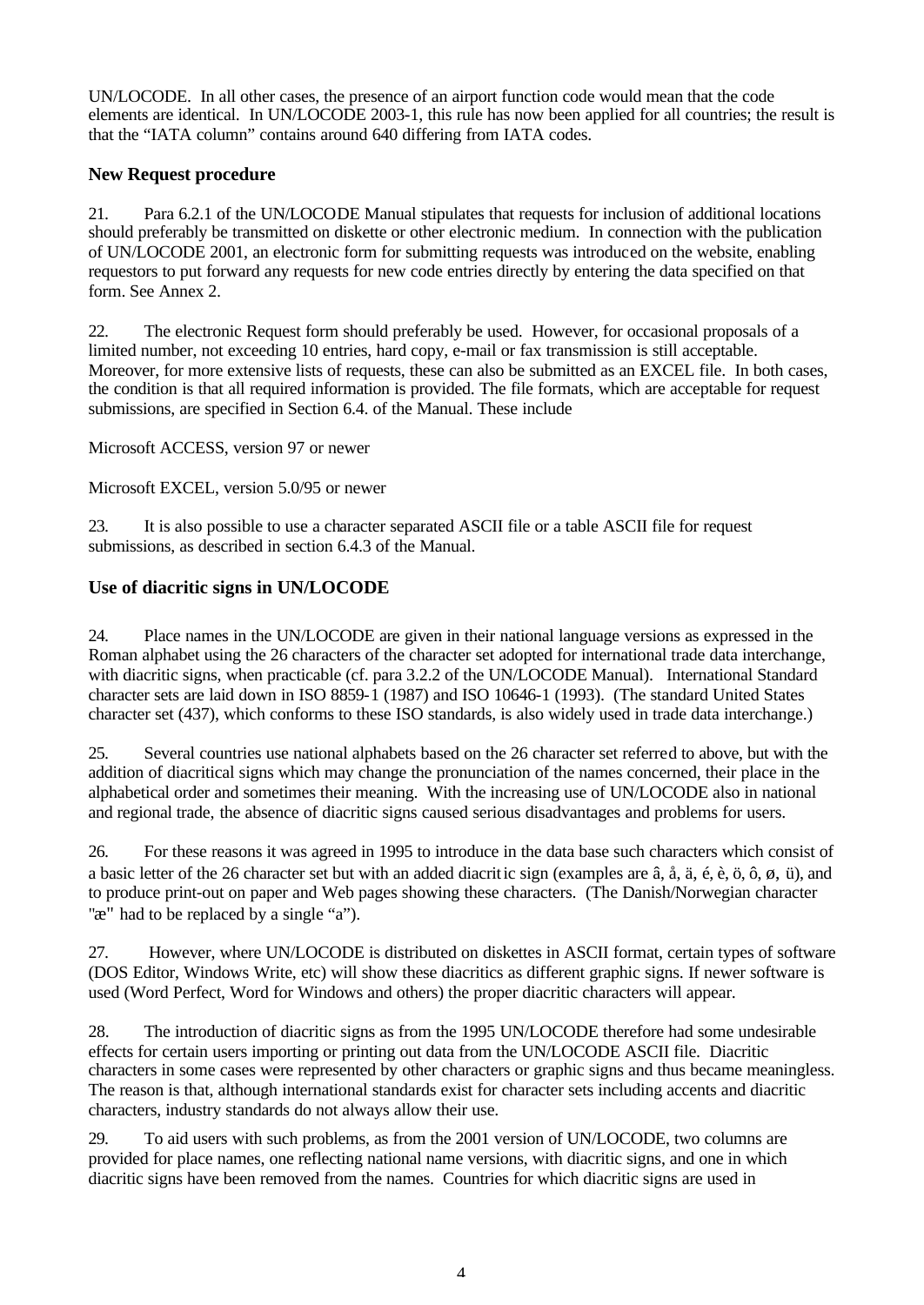UN/LOCODE 2003-1 include AT, BR, CH, CL, DE, DK, FI, FO, FR, HU, IS, MX, NO, PA, PE, PT, SE, SJ, TR and VN.

30. The following list shows those roman characters with accents and diacritic marks, which are used in location names in UN/LOCODE. If they cannot be read or produced with available equipment, they should be substituted as set out in the second column of the list.

| <b>DIACRITIC</b>                                                                                                | <b>CONVERSION</b> |
|-----------------------------------------------------------------------------------------------------------------|-------------------|
| $\hat{A}$ , $\hat{A}$ , $\hat{A}$ , $\tilde{A}$ , $\ddot{A}$ , $\mathring{A}$ , $\mathring{A}$ , $\mathring{A}$ | A                 |
| Ç                                                                                                               | $\mathcal{C}$     |
| $\dot{E}, \acute{E}, \acute{E}, \ddot{E}$                                                                       | E                 |
| $\hat{I}$ , Í, Î, Ï                                                                                             | I                 |
| Ñ                                                                                                               | N                 |
| $\hat{O}$ , Ó, Ô, Õ, Ö, Ø                                                                                       | $\mathbf O$       |
| Ù, Ú, Û, Ü                                                                                                      | U                 |
| Ý                                                                                                               | Y                 |
| à, á, â, ã, ä, å, æ                                                                                             | $\rm{a}$          |
| ç                                                                                                               | $\mathbf c$       |
| è, é, ê, ë                                                                                                      | e                 |
| $i, i, \hat{i}, \hat{i}$                                                                                        | $\rm i$           |
| $\tilde{\mathbf{n}}$                                                                                            | n                 |
| $\delta$ , $\delta$ , $\delta$ , $\delta$ , $\delta$ , $\phi$                                                   | $\mathbf{o}$      |
| ù, ú, û, ü                                                                                                      | u                 |
| Ý, ÿ                                                                                                            | y                 |

31. If characters produced are irrelevant or not recognisable, examples of actual names are given in Annex 1, which may help users to identify and substitute basic Roman characters in such names.

#### **Sorting order**

32. Another problem is caused by the fact that alphabetical sorting conventions vary among countries using diacritic characters, and between computer software specifications. As the UN/LOCODE 2003-1 is produced mainly using the United States character set 437, the sorting order follows the one specified for that character set.

33. For some countries a national sorting order exists; this is indicated under the country name, e.g. for Sweden: "Sorting order a - z, å, ä, ö"

34. It should be noted that the sorting order in the list without diacritic signs might differ from the one that contains such signs. The secretariat would be grateful to be informed about practical experiences among users. Solutions of any remaining technical problems will then be sought before the next issue of UN/LOCODE.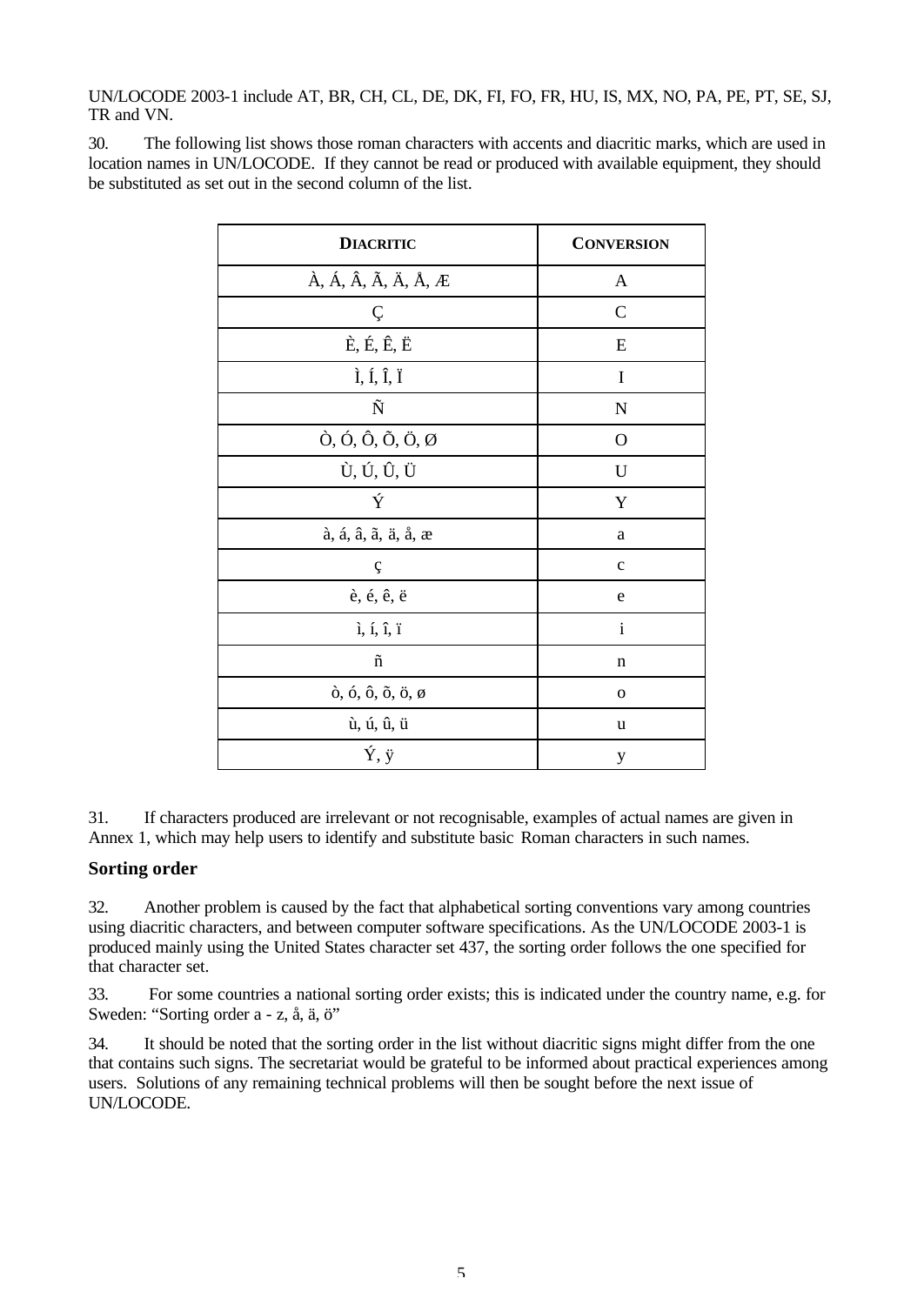### **ANNEX 1**

If characters produced are irrelevant or not recognisable, the following examples of actual names may enable users to identify and substitute basic Roman characters in such names:

| FR MAC        | Mâcon: Substitute second character with "a"                                                                         |
|---------------|---------------------------------------------------------------------------------------------------------------------|
| <b>SE VAJ</b> | Väja: Substitute second character with "a"                                                                          |
| <b>CL KNA</b> | Viña del Mar: Substitute third character with "n"                                                                   |
| <b>SE ALM</b> | Almhult: Substitute first character with "A"                                                                        |
| <b>SE AMA</b> | Amål: Substitute first character "A" and third character with "a"                                                   |
| DK AAR        | Århus: Substitute first character with "A"                                                                          |
| DK AGP        | Agerbæk: Substitute sixth character with "a"                                                                        |
| DK ARK        | Ærøskøbing: Substitute first character with "A" Substitute third and sixth characters with<br>$\lq\lq$ <sup>"</sup> |
| DE OKB        | Østbirk: Substitute first character with "O"                                                                        |
| <b>SE GOT</b> | Göteborg: Substitute second character with "o"                                                                      |
| <b>SE ORB</b> | Örebro: Substitute first character with "O"                                                                         |
| DE LBC        | Lübeck: Substitute second character with "u"                                                                        |
| DE UER        | Ürzig: Substitute first character with "U"                                                                          |
| FR BET        | Béthune: Substitute second character with "e"                                                                       |
| FR CMP        | Compiègne: Substitute sixth character with "e"                                                                      |